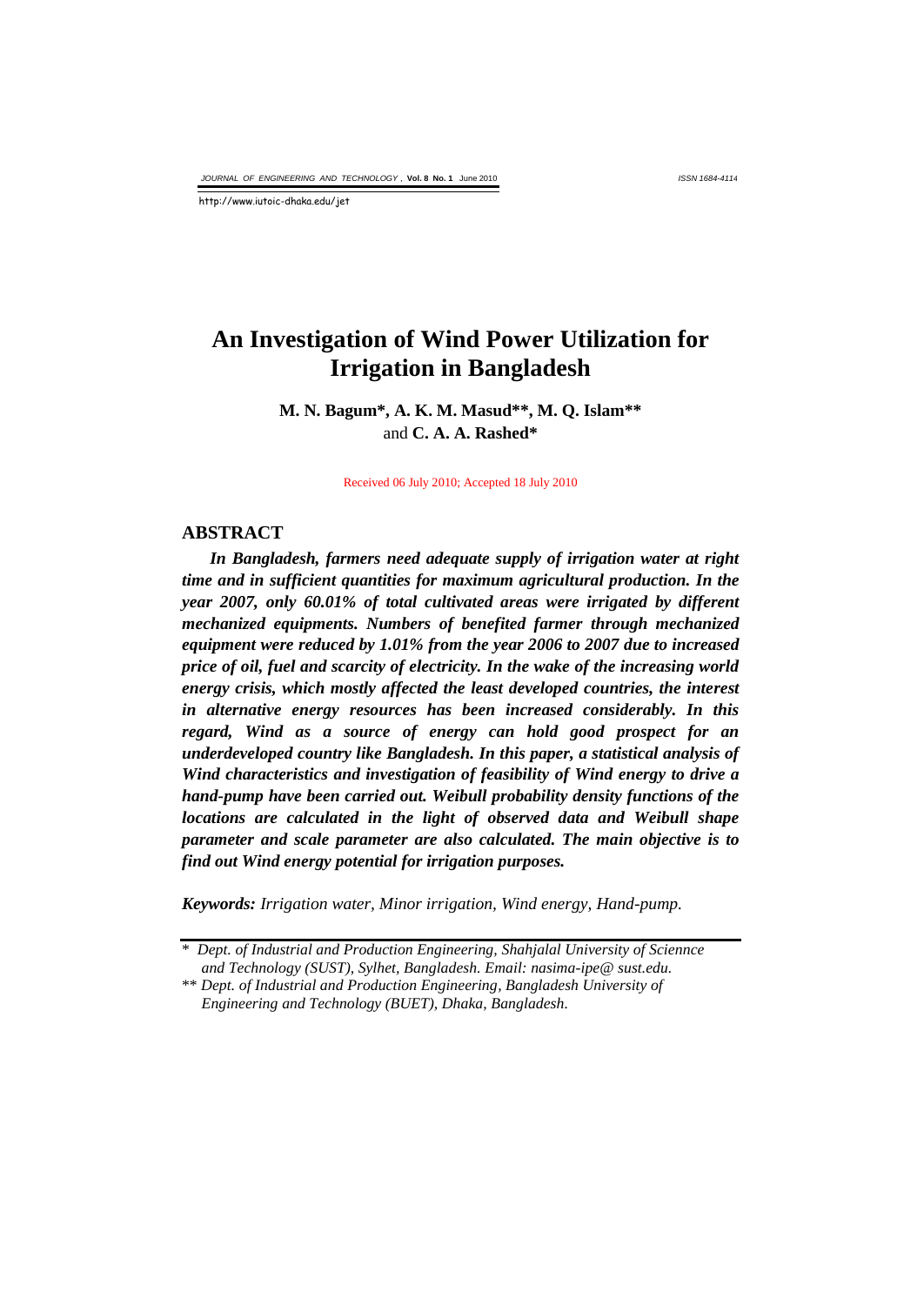# **1 INTRODUCTION**

Bangladesh is situated in the latitude between 20°34' - 26°38'N and longitude between 88°01'-92°40'E. The country has a 724 *km* long coastal line along the Bay of Bengal. The strong south /south-westerly monsoon Wind coming from the Indian Ocean, after travelling a long distance over the water surface, enter into Asia over the coastal area of Bangladesh. This Wind blows over Bangladesh from March to September with a monthly average speed 3 *m/s* to 6 *m/s* [1]. The Wind speed is enhanced when it enters the *V-*shaped coastal region of the country. According to preliminary studies from Meteorological Department, Bangladesh Centre for Advanced Studies (BCAS), LGED and BUET, Winds are available in Bangladesh mainly during the monsoon and around one to two months before and after the monsoon (7 months; March to September). During the months starting from late October to February, Wind speed remains either calm or too low. The peak Wind speed occurs during the months of June and July [1]. Besides these, there are a lot of hilly and remote areas with a great open space island where the Wind speed remains 2 *m/s* to 5 *m/s* in Bangladesh. The recent development of Wind rotor aerodynamics makes it feasible to extract energy from Wind speed as low as 2.5 *m/s*.

Bangladesh is an agricultural land. The agriculture needs supply of water at right time for better yielding. Bangladesh Government has already undertaken many irrigation and canal digging projects to supply water. Many power pumps and hand pumps have been distributed to the farmers. A study of Bangladesh Agricultural Development Corporation (BADC) shows that Low Lift pump (LLP) of about 40 *feet* head and  $2 f t^3/s$  discharge were in operation. It is claimed that there is surface water potential for 54,700 LLP of  $2 ft<sup>3</sup>/s$  capacity. Recently, man-powered (TARA PUMP) water pumps have become very popular for irrigation and every year its supply is increasing. About 66% of irrigated area is covered using Shallow Tube Well which is basically diesel operated. Among the Shallow Tube Well, 50% of these are operated at a head of 6 *m* or less*,* so this percentage of pump can be easily drive using locally made Wind power pump.

The non-availability of electricity and irregular supply of diesel fuel in rural areas have adversely affected the existing schemes of irrigation. The installation of Windmills will be very much convenient for operating the pumps. The application of Wind power for operating man-powered water pumps will also be very convenient and it will save energy. The preliminary study shows that for electricity generation, Wind energy technology is suitable in the coastal islands and some remote areas with a great open space. Previous research [2] shows that locally made mechanical Wind driven pump can be used for water pumping for irrigation, where average speed of Wind is 2.5 *m/s* or more.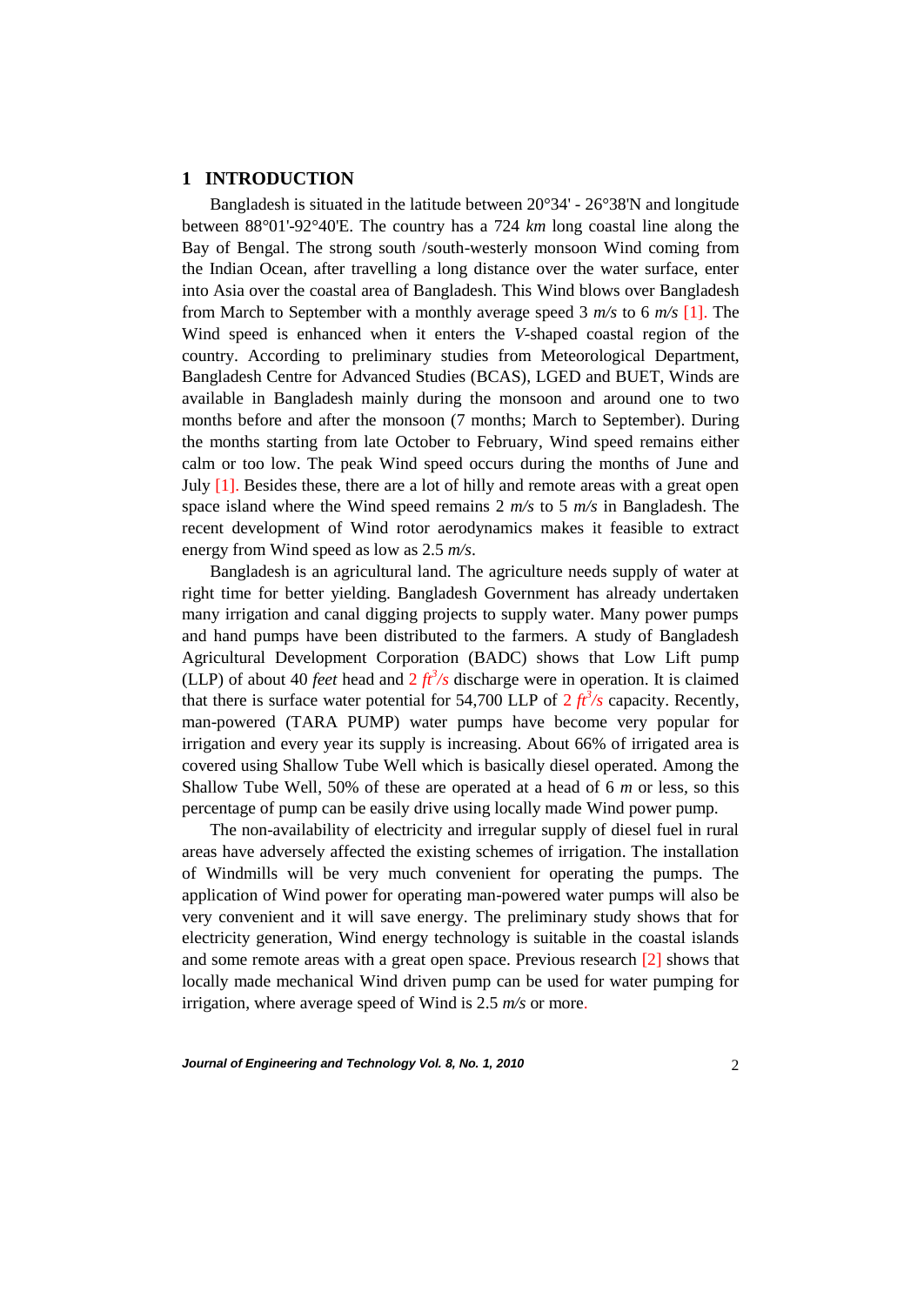

**Figure 1:** Trends in irrigation area.

### **2 MINOR IRRIGATION SCENARIO OF BANGLADESH**

Minor irrigation is defined in Bangladesh as irrigation by means of pumps, driven by either diesel or electric power. The common methods of minor irrigation technology are either diesel or electric powered pumps, for pumping water from surface source and from deep ground water or flow usually by gravity; which may also be assisted by pumps. Due to the need of increased food production, numbers of total area irrigated by different modes have increased which are shown in **Fig.1**. The survey for the year 2006-2007 carried out by BADC, Directorate of Agricultural Extension (DAE) and Barind Multipurpose Development Authority (BMDA) jointly shows that out of 8640727 *hectare* net cultivated area only 4882879 *hectare* are irrigated by different equipments which is 56.51% of total cultivated area. Number of benefited farmers of 2005-06 year through mechanized equipments was 12651320 but in 2006-07 year the number is 12523612 which is 1.01% less than last year. Number of benefited farmer decreased due to rise of price of oil, fuel and scarcity of electricity. The marginal farmers were found disinterested to irrigate their land.

# **3 MODE OF IRRIGATION**

During irrigation season, huge number of both manually and power operated irrigation equipment are used all over the country which are shown in **Table.1**. Power operated equipments are operated by either diesel or electricity. **Fig.2** shows the percentage of diesel and electricity used by Deep Tube Well (DTW),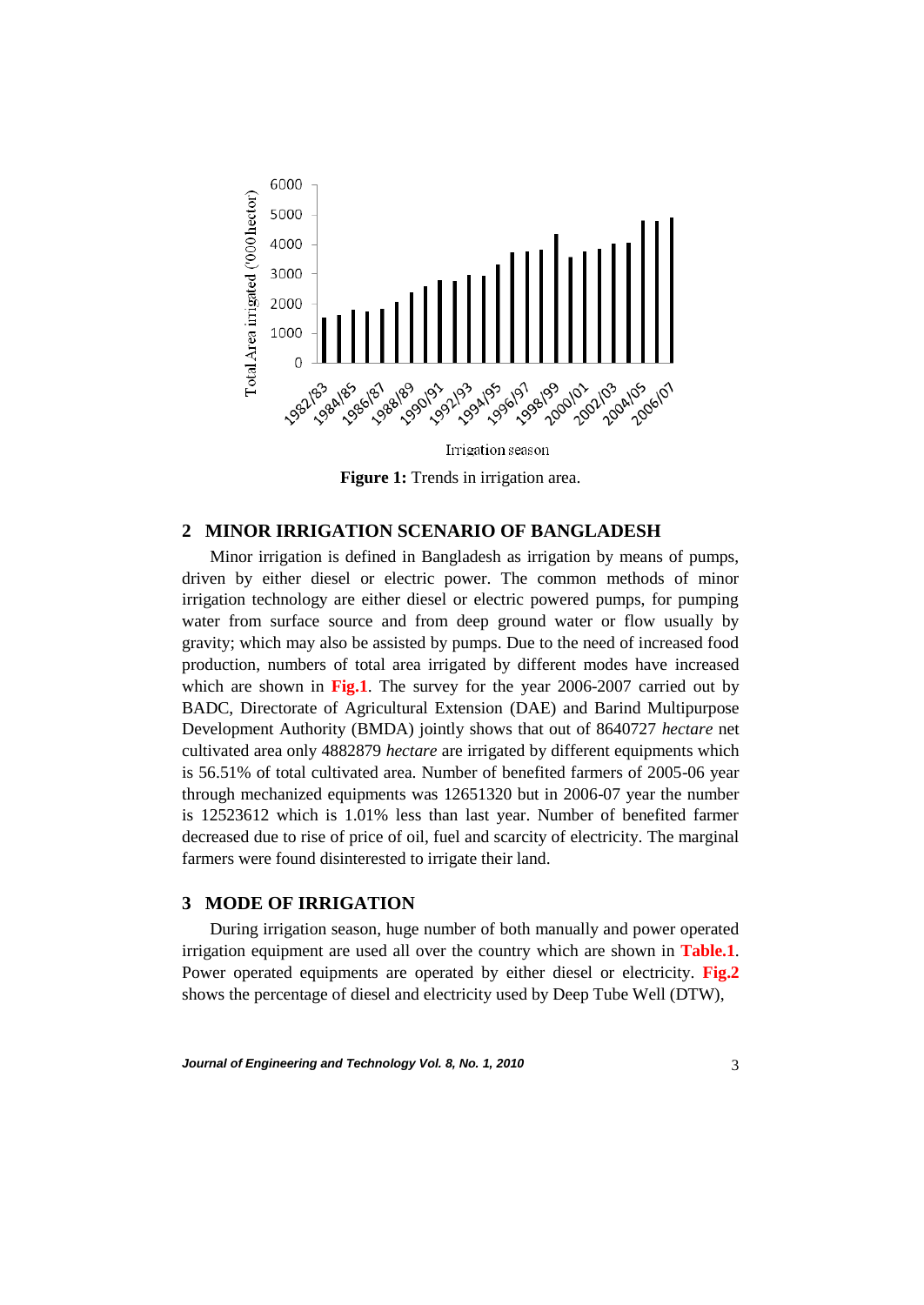| Mode of irrigation                 | Number of | Area            | % of total            | Area irrigated |  |  |  |  |  |  |  |
|------------------------------------|-----------|-----------------|-----------------------|----------------|--|--|--|--|--|--|--|
|                                    | equipment | irrigated       | irrigated area $(ha)$ | per equipment  |  |  |  |  |  |  |  |
| A. Ground Water Irrigation         |           |                 |                       |                |  |  |  |  |  |  |  |
| Deep Tube Well irrigation          | 29177     | 725258          | 14.85                 | 24.86          |  |  |  |  |  |  |  |
| Shallow Tube Well (STW)            | 1202728   | 3196127         | 65.46                 | 2.66           |  |  |  |  |  |  |  |
| irrigation                         |           |                 |                       |                |  |  |  |  |  |  |  |
| Manual, Traditional method         |           |                 |                       |                |  |  |  |  |  |  |  |
| and Artesian irrigation            |           | 14403           |                       |                |  |  |  |  |  |  |  |
| (don, dug well, treadle)           |           |                 | 0.29                  |                |  |  |  |  |  |  |  |
| pump, rower pump, hand             |           |                 |                       |                |  |  |  |  |  |  |  |
| tube well)                         |           |                 |                       |                |  |  |  |  |  |  |  |
| Sub Total                          | 1231905   | 3935788         | 80.60                 |                |  |  |  |  |  |  |  |
| <b>B.</b> Surface Water Irrigation |           |                 |                       |                |  |  |  |  |  |  |  |
| Low Lift pump irrigation           | 107293    | 810027<br>16.59 |                       | 7.55           |  |  |  |  |  |  |  |
| Gravity flow Irrigation            |           |                 | 2.81                  |                |  |  |  |  |  |  |  |
| Sub Total                          | 107293    | 947091          | 19.40                 |                |  |  |  |  |  |  |  |
| <b>Grand Total</b>                 | 1339198   | 4882879         | 100                   |                |  |  |  |  |  |  |  |

**Table 1:** Mode of irrigation (Irrigation equipment survey 2007)



**Figure 2:** Consumption of power source (in percentage), used by different irrigation equipments.

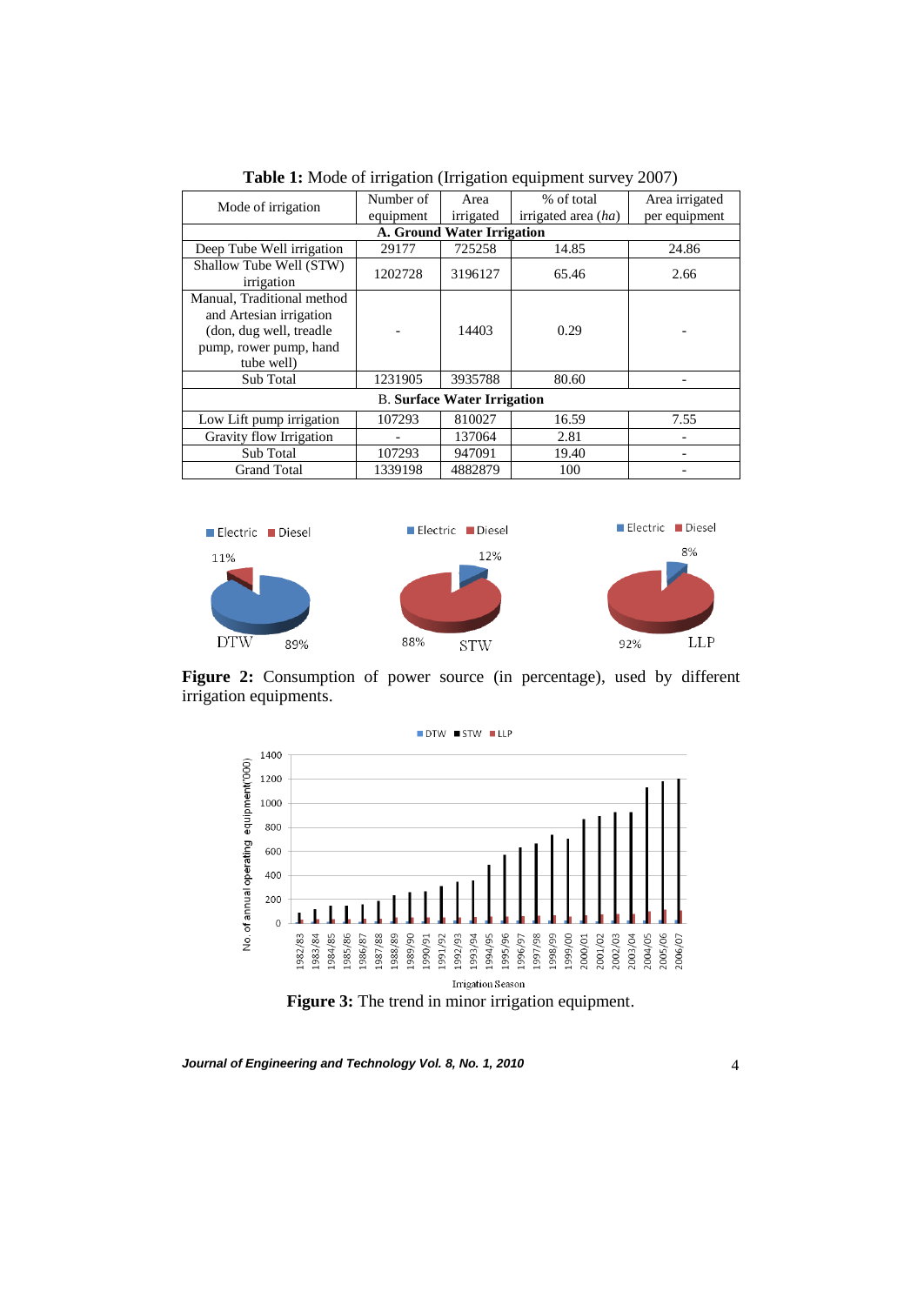

**Figure 4:** Quantity and value of diesel fuel imported in different years.

Shallow Tube Well (STW) and LLP in the year 2007 [3]. As there is a scarcity of electricity and high capital cost involved, number of DTW does not increase so much. Among different mode of irrigation, the number of Shallow Tube Well increased rapidly as shown in **Fig.3**. Almost 90% of equipment is diesel powered due to shortage of electricity. So every year increased amount of diesel need to be imported from overseas. But price of diesel is increasing very rapidly as shown in **Fig.4**.

## **4 ANALYSIS OF WIND CHARACTERISTICS**

There are several density functions, which can be used to describe the Wind speed frequency curve. The most common is the Weibull functions. The studies using this function can be found in the following section. The Weibull distribution is characterized by two parameters: the shape parameter *k* (dimensionless) and the scale parameter *c* (*m/s*). The cumulative distribution function or Weibull function  $[4]$  is given by

$$
F(v) = 1 - e^{-\left(\frac{v}{c}\right)^k} \qquad \dots \qquad \dots \qquad \dots \qquad (1)
$$

And the Weibull density or Probability density function can be written as below:

$$
f(v) = \frac{dF(v)}{dv} = \left(\frac{k}{c}\right)\left(\frac{v}{c}\right)^{k-1} \times e^{-\left(\frac{v}{c}\right)^k}
$$
 ... ... (2)

There are several methods to calculate the Weibull parameter *k* and *c* such as Weibull paper method, Standard deviation method, Energy pattern factor method etc. Here only Weibull Paper Method is used.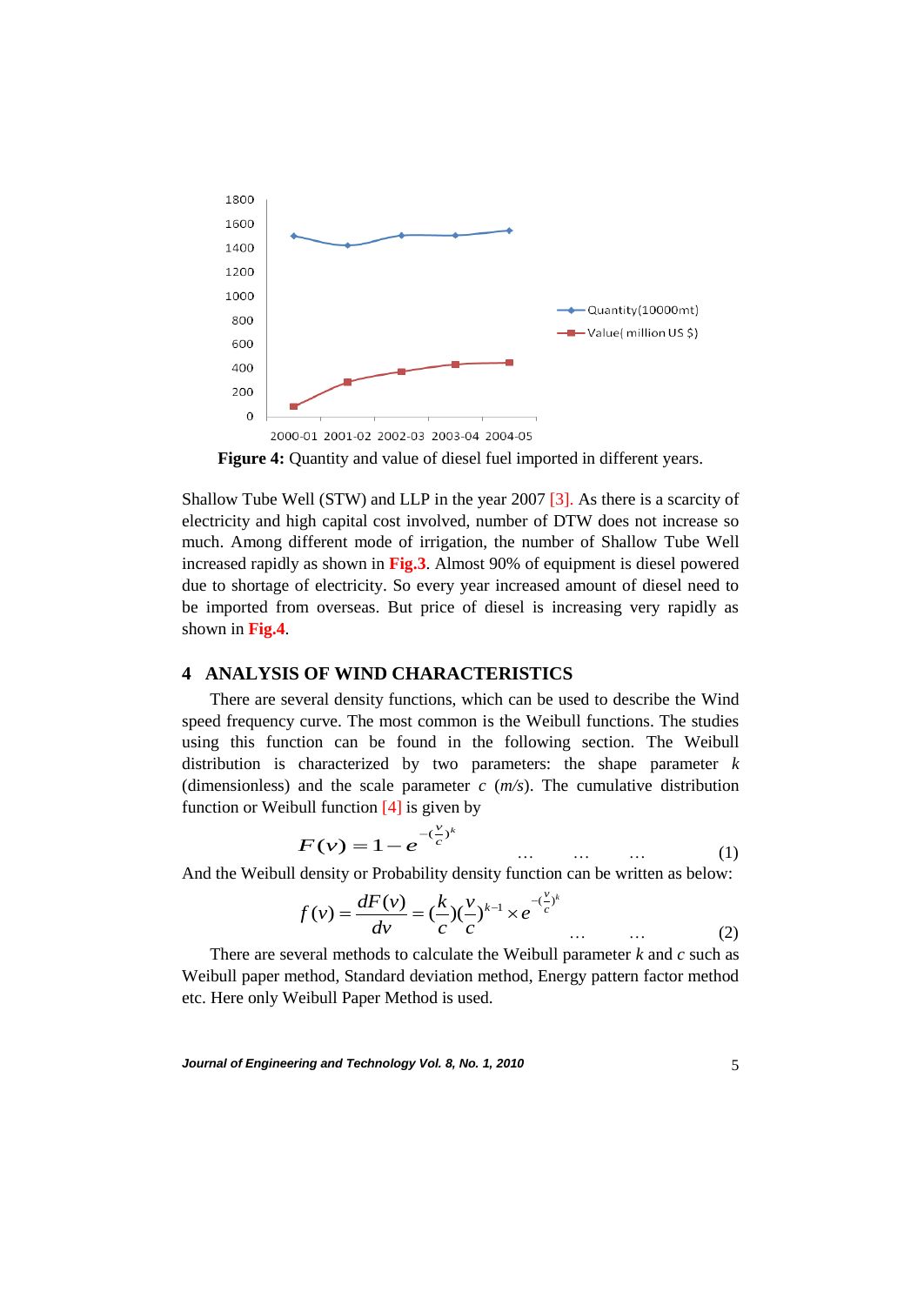

**Figure 5:** Cumulative distribution .vs. Wind speed graph. [*Source: Wind Energy Group, Dept. of Physics. University of Tech., Edinburgh, The Netherlands*]

# **5 WEIBULL PAPER METHOD**

In this method, at first percentage of cumulative distribution have been calculated [5] and then these are plotted for corresponding Wind speed as shown in **Fig.5**. A straight line has been drawn in such a way that it can cover maximum points and from this line an intersection with *c* estimation line (dotted mark) gives the corresponding value of  $c$  for the location. A normal from "+" of the graph has been drawn upon the previous straight line; the point of intersection with the "*k*" axis line (top) gives the value of *k*. The Wind power per unit area of approach is proportional to the cube of Wind speed [6] and it can be expressed as  $P/A = 0.6$  *V*<sup>3</sup>, where  $P/A$  is in *Watt/m*<sup>2</sup> and *V* is in *m/s*. This Wind power represents the strength of Wind and theoretically maximum 59% of this power can be extracted.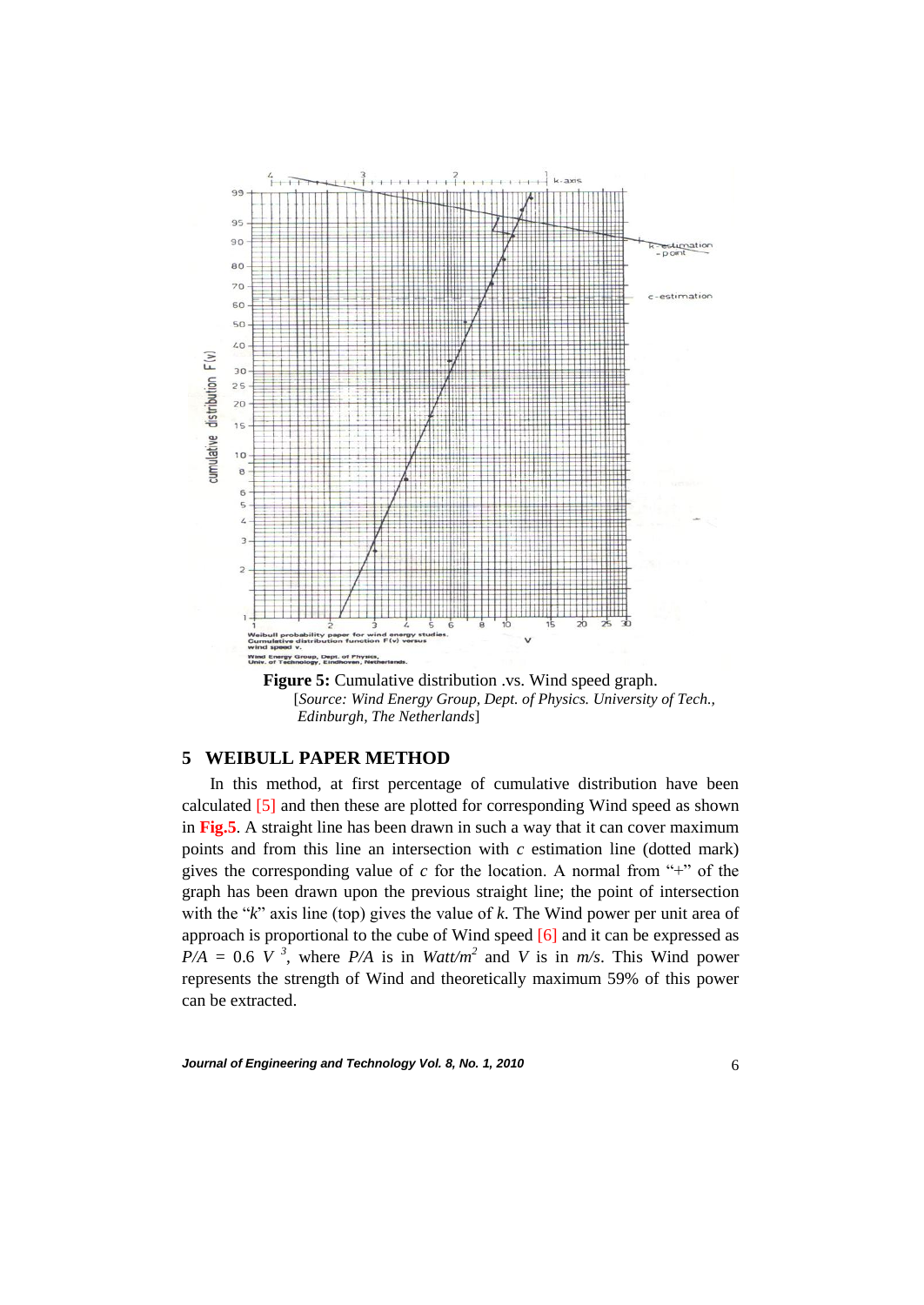| Locations | Teknaf       | Kutubdia | Sandwip | Kuakata | Mongla | Barisal | Rangamati | Sylhet | Khagrachari |
|-----------|--------------|----------|---------|---------|--------|---------|-----------|--------|-------------|
| Mean(m/s) | າ າາ<br>J.LL | 5.17     | 4.89    | 3.58    | 3.44   | 2.88    | 2.40      | 2.54   |             |

**Table 2:** Mean speed for each location

### **6 WIND PUMPING SYSTEMS FOR ANALYSIS PURPOSE**

For analysis purpose, a typical rotor pump set was used as shown in **Fig.6**. It consists of a Horizontal axis rotor made from discarded ceiling fan blade and coupled with no.6 hand tube well which is suitable for our climatic condition. Annual useful energy is calculated by

$$
15.77 \times \left(\frac{\eta_{p,wind} \kappa_p \rho_a A K}{c^k}\right) \left[\int_{\nu_{ci}}^{\nu_r} v^{k+2} e^{-\left(\frac{\nu}{c}\right)^k dv} + \nu_r^3 \int_{\nu_r}^{\nu_o} v^k e^{-\left(\frac{\nu}{c}\right)^k dv}\right] \dots (3)
$$

Where,  $\eta_{p, Wind}$  represents the efficiency of pump used with the Wind rotor,  $\gamma$  the mechanical availability factor of the Windmill pump accounting for downtime during maintenance etc.,  $C_p$  the coefficient of performance of the Wind rotor,  $\rho_a$ the density of air,  $A$  the swept area of rotor,  $k$  the shape parameter,  $c$  the scale parameter, *v* the Wind speed, *vci* the cut-in Wind speed, *vco* the cut-out Wind speed and  $v_r$ , the rated Wind speed of the Windmill.

By using Wind pumping system the amount of diesel or electricity is calculated based on 5 *HP* Diesel and Electric pump. The annual amount of diesel saved  $(A_{ds})$  by a Wind pumping system can be estimated by the following equation,

 $A_{ds} = AUE/(CV_d\eta_{p,dep})$  … … … … … (4) Where,  $CV_d$  represents the caloric value of diesel, and  $p_d$  the market price of diesel. Similarly, the annual amount of electricity saved (*Aes)* by a Wind pumping system can be estimated by the following equation,

$$
A_{es}=AUE/(3.6\eta_{p,emp}) \qquad \qquad \dots \qquad \dots \qquad \dots \qquad (5)
$$

### **7 RESULTS AND DISCUSSION**

The mean Wind speed for each of the different locations is shown in **Table.2** by analyzing the Wind data taken from the project work financed by LGED in year 2003-2005. As can be seen in **Fig.7**, the mean Wind speed varies is above 2.6 *m/s* in almost all stations. The above average Winds are available during the hottest and the driest months of March, April and May. During this period, Windmills may be used for pumping water for irrigation if it had been previously stored in a reservoir during the monsoon. Also locally made Wind pump can be used to drive hand pump as shown in **Fig.6**. During the operating seasons,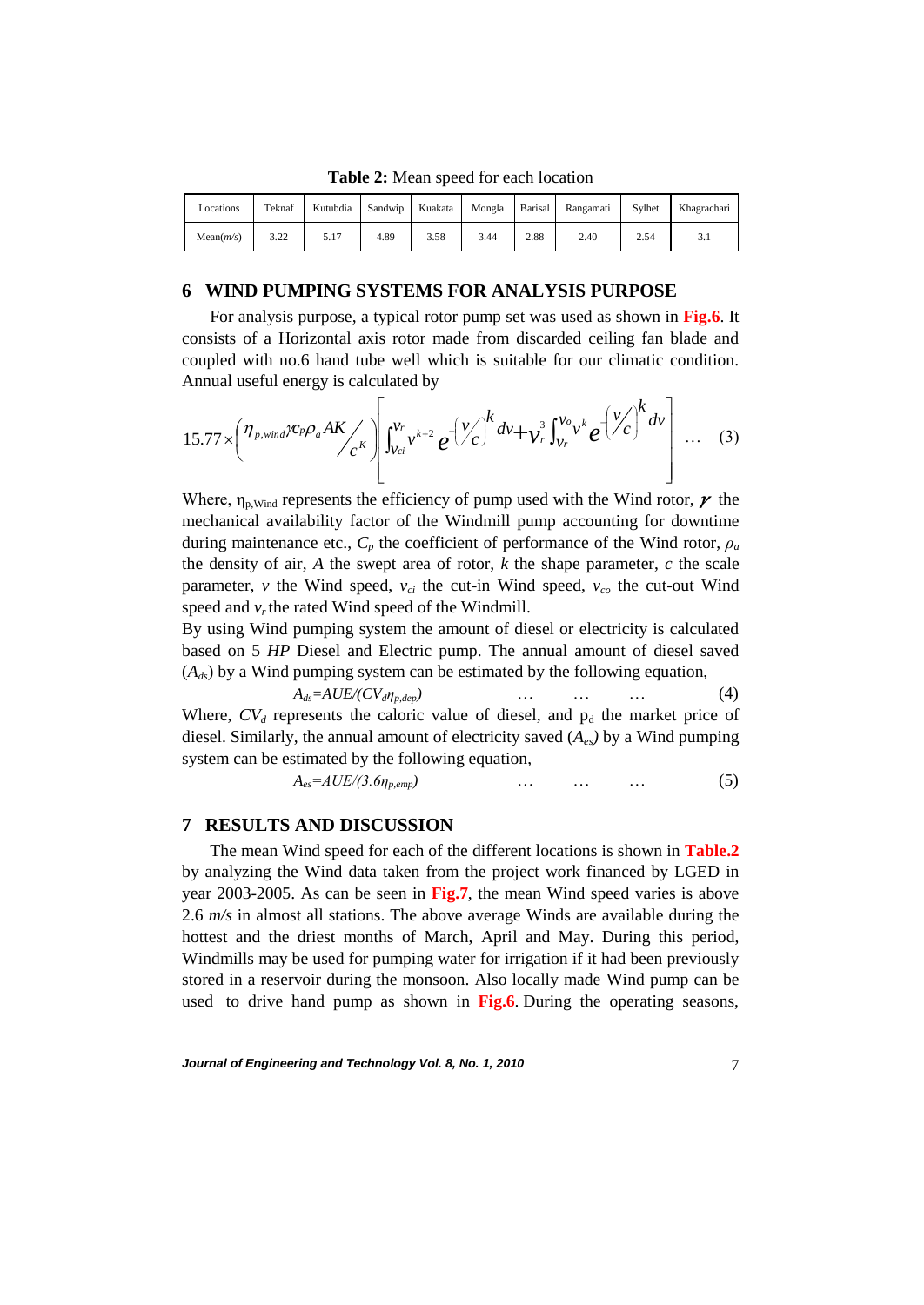

**Figure 6:** High solidity Wind turbine with *No.* 6 hand tube well.



**Figure 7:** Monthly average velocity for different locations.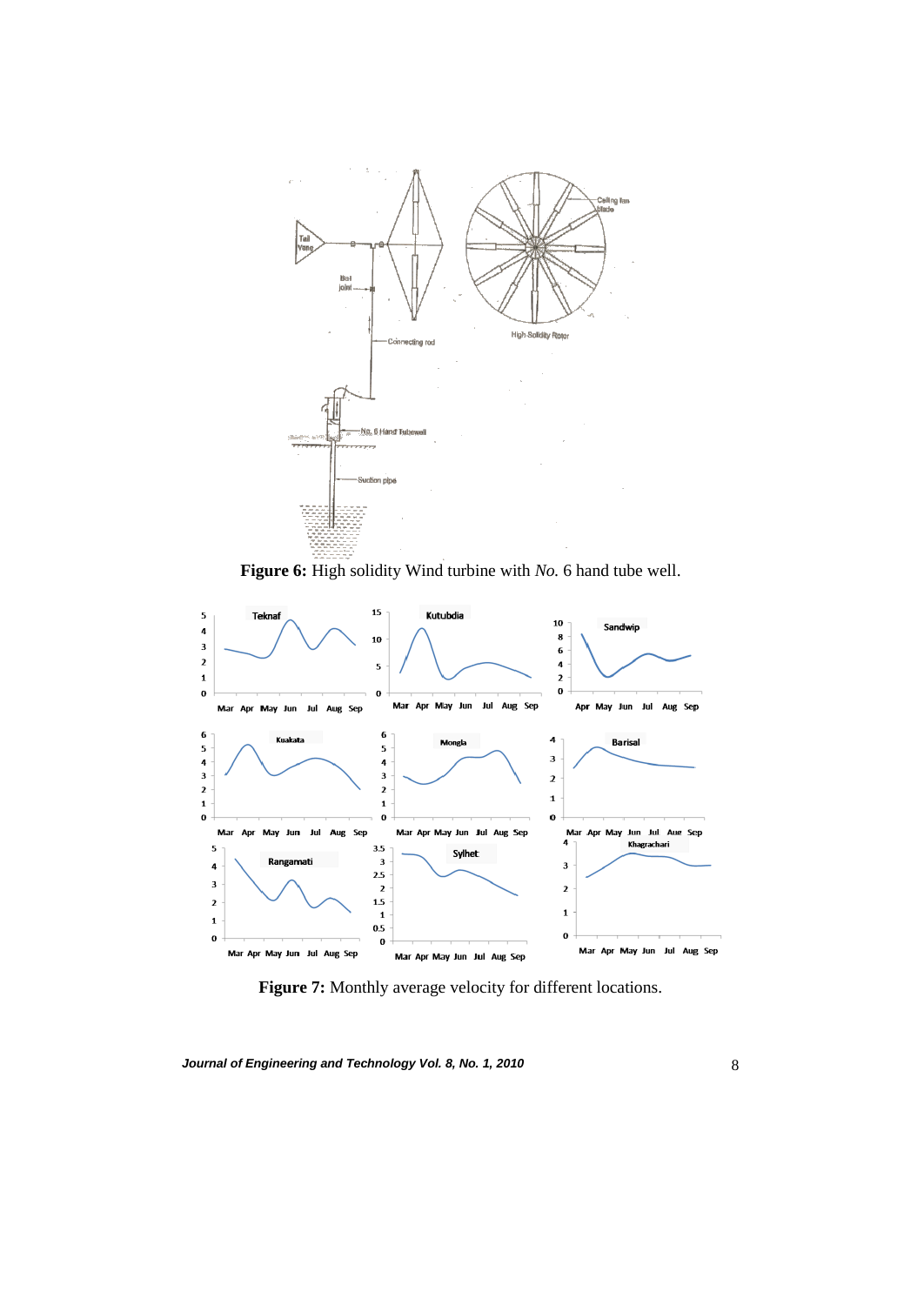

**Figure 8:** Monthly Average Extracted Power at Different Regions (Year 2003-2005).

subsoil water from shallow wells can also be pumped up by Low Lift pumps run by Windmills.

Practically, extractable power by any type of Windmill can be written approximately as  $[4]$ ,  $P_e = 0.1 \, AV^3$  (*watt*), where *A* is the total swept area of the rotor blades and *V* is Wind speed (*m/s*). Extracted power per square meter of swept area for different months for above noted locations in Bangladesh is shown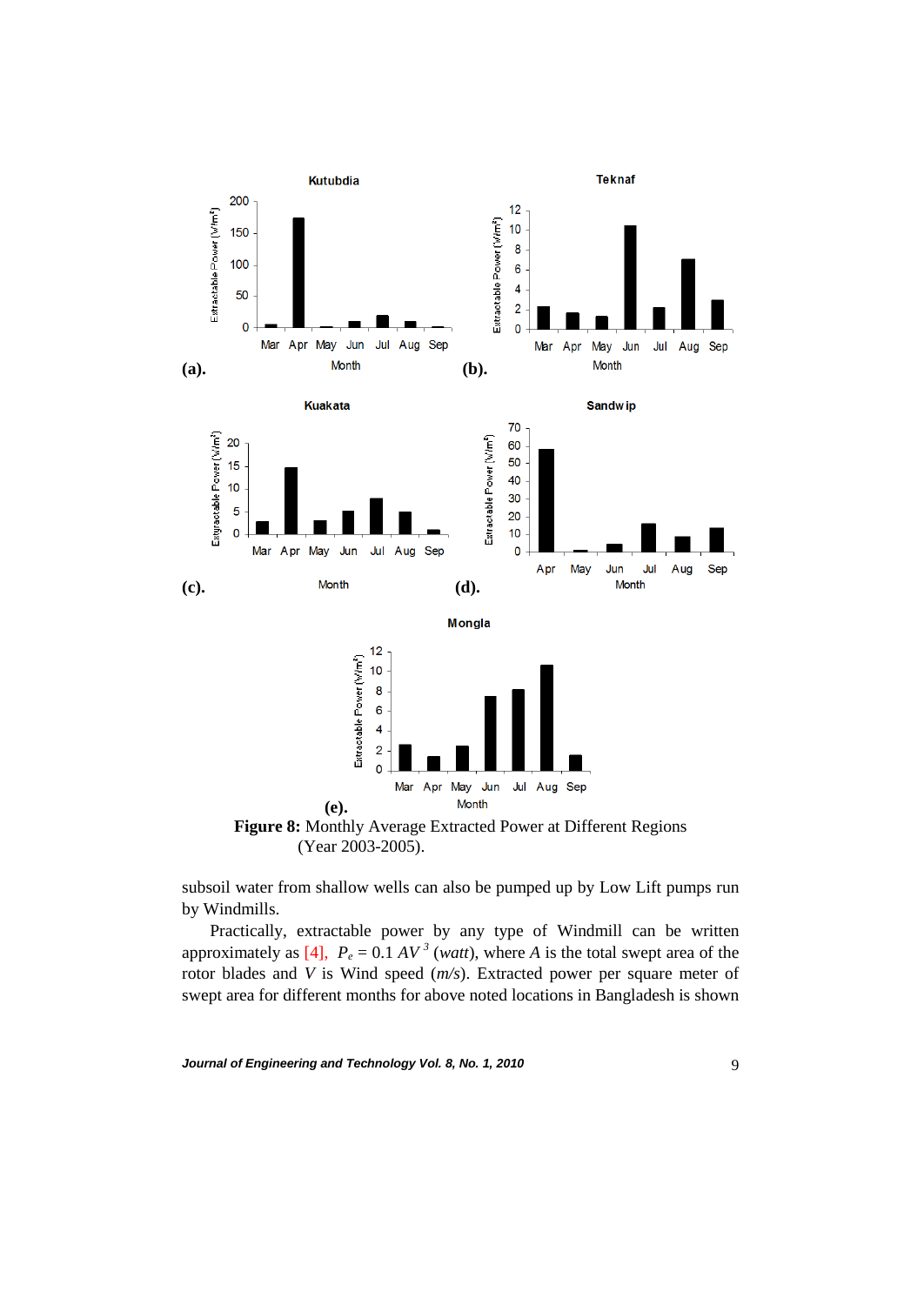in **Fig.8 (a)-(e)**. From this figure it can be seen that Wind energy can be used in the hottest months i.e., March, April and May for irrigation purposes. The Wind data at other locations also show similar strength of Wind energy.

Annual useful amount of energy shown in **Fig.9** is calculated based on a high solidity Wind turbine with No. 6 hand tube-well by developing Computer program using **Eq.3**. Taking same cut-in Wind speed  $V_{ci} = 2.5$  m/s, the cut-out Wind speed  $V_{co} = 7$  *m/s* and the rated Wind speed of the Windmill,  $v_r = 3$  *m/s.* 

**Fig.10** and **Fig.11** show frequency occurs, energy histogram and Velocity Duration Curves for kutubdia station at the month of March. It is seen that



**Figure 9:** Annual useful energy by Wind pump based on different month for different stations.

**Kutubdia\_March/2003**

Frequency(Hrs)/Energy(Wh/m2) Frequency(Hrs)/Energy(Wh/m2) 1400 **Frequency** 1200 **D** Energy 1000 800 600 400 200 0 1 2 3 4 5 6 7 8 9 10 11 12 13 Velocity (m/s)

**Figure 10:** Velocity Frequency and Energy Histogram.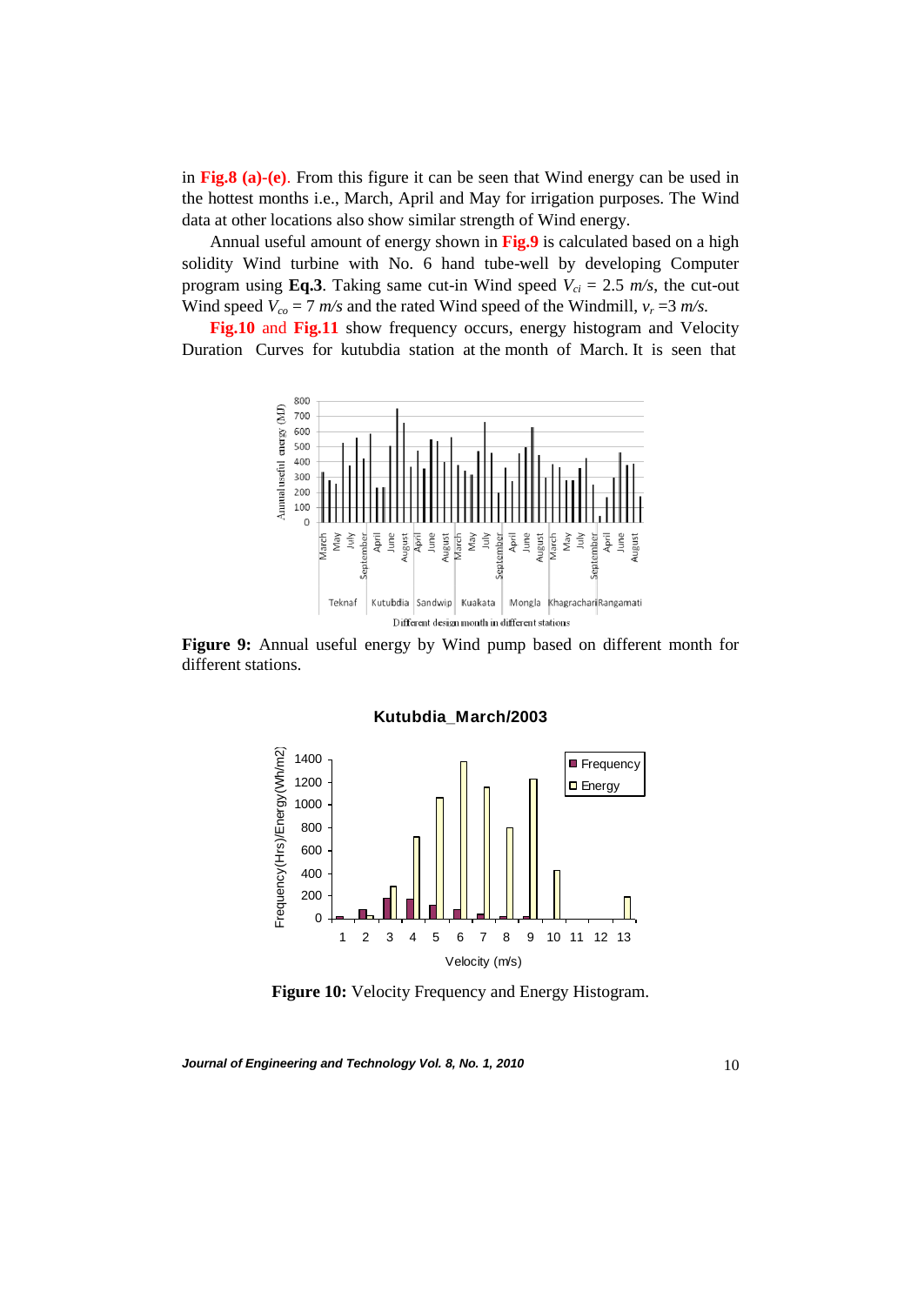

**Figure 11:** Velocity Duration Curve.

maximum velocity frequency occurs at  $V = 3$   $m/s$  and maximum energy occurs at *V* = 6 *m/s*. The duration of the velocity above *V* = 3 *m/s* is 62.50% of total time (744 *hrs*). All other stations show similar trend that means Wind speed is above 3 *m/s* or more about 2400 *hr* in the month of March to September. This speed is suitable for irrigation purposes.

## **8 CONCLUSIONS**

The following conclusions can be drawn from the present analysis:

- (i) The Wind data analyzed here may be helpful for lifting water for irrigation which can solve the energy problem in the country to some extent.
- (ii) For remote areas where Wind speed is 2.5 *m/s* or above, indigenously made Wind pumping system can be used efficiently for irrigation purposes in plane lands with wide space.
- (iii) In Bangladesh, about 30 % of total irrigated area is irrigated by hand pumps. So the Wind turbine-pumping set may be useful by replacing hand-pumping system for irrigation purposes in rural areas.
- (iv) Large amount of diesel and electricity can be saved using Wind powered pump.